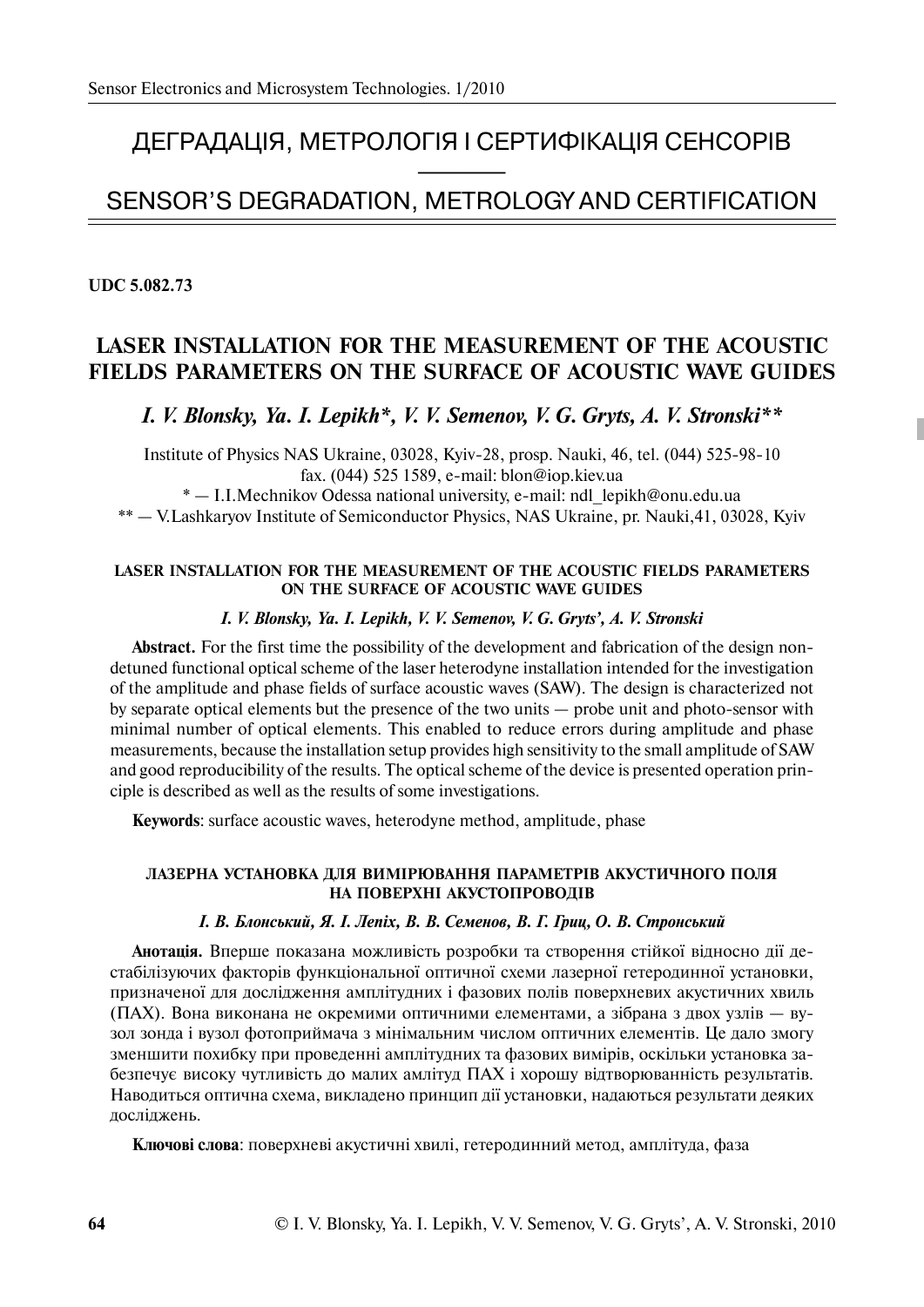### ЛАЗЕРНАЯ УСТАНОВКА ДЛЯ ИЗМЕРЕНИЯ ПАРАМЕТРОВ АКУСТИЧЕСКОГО ПОЛЯ НА ПОВЕРХНОСТИ АКУСТОПРОВОДОВ

*È. Â. Áëîíñêèé, ß. È. Ëåïèõ, Â. Â. Ñåìåíîâ, Â. Ã. Ãðèö, À. Â. Ñòðîíñêèé* 

**Аннотация.** Впервые показана возможность разработки и создания устойчивой относительно дестабилизирующих факторов функциональной оптической схемы лазерной гетеродинной установки для исследования амплитудных и фазовых полей поверхностных акустических волн (ПАВ). Установка выполнена не отдельными оптическими элементами а собрана из двух узлов — узла зонда и узла фотоприемника с минимальным количеством элементов. Это дало возможность уменьшить ошибку при проведении амплитудных и фазовых измерений, поскольку установка обеспечивает высокую чувствительность к малым амплитудам ПАВ и хорошую воспроизводимость результатов. Приводится оптическая схема, изложен принцип действия установки, представлены результаты некоторых исследований.

**Ключевые слова**: поверхностные акустические волны, гетеродинный метод, амплитуда, фаза

#### **Introduction**

At present time optical methods, optical acoustic methods, including using surface acoustic waves (SAW), are widely used for the effective control of different parameters [1,2], for laser diagnostics of acoustic fields in liquid and gases, in medical diagnostics, for the characterization of scattering media, acousto-optic visualization in turbid media, etc.

The known installations for the precise measurements of the SAW parameters usually are of heterodyne type. It is one of the best methods for the solutions of many research tasks in the development of the new elements and acousto-electronic devices using SAW. The basics of the heterodyne method are described in [3,4], also it was discussed in review work [5]. Practical realization in different electronic and optical schemes was described in [6-10]. As the advantages of the heterodyne method it is necessary to note non-sensitivity to the fluctuations during phase measurements, high sensitivity to the small SAW amplitudes and also wide band of used frequencies.

The aim of the present work was to provide the decrease of the measurements error for the control of surface acoustic waves, increase of the amplitude sensitivity and phase reproducibility of the laser installation for the measurements of the surface acoustic waves in the 10-100 MHz range.

The main drawbacks of the method: the complexity of the electronic scheme, the necessity of the rigid collinearity of rays. Also the interference pattern on the photo-sensor is eroded which leads to the measurements instability. In heterodyne setup the four-arm diffraction scheme is used, which leads to the increase of the optical paths of the laser rays. And because many separate optical elements are used the measurement setup becomes structurally detuned. Below is described the highly-sensitive heterodyne installation which provides better technical characteristics as compared to the mentioned above and provides possibility of the carrying out of the complex measurements of different SAW devices. Such installation in sufficient extent is lacking the drawbacks of the known heterodyne installation of similar type.

#### **Measurement laser installation**

Functional scheme of installation is shown in fig.1. Laser **1** (LG-38) through prism with two reflecting surfaces **2** supply heterodyne channel of installation by the monochromatic radiation  $(\lambda_0 = 0.63 \mu m)$ ; in acoustic modulator **3** (Bragg cell) the spatial-frequency separation of laser radiation due to Bragg diffraction takes place. Zero and first orders of diffraction are used. The direct beam of zero order is focused by microobjective **5** on the surface of investigated sample **6** with SAW. The reflected beam which contains information on the amplitude and phase of SAW is returned to the acoustic modulator and after diffraction on it goes to the receiving window of photodetector **9**.

Laser beam of the first order of diffraction is focused by the microobjective **8** on the surface of flat mirror **7** and returning through acousto-optical modulator goes to the receiving window of photodetector, thus forming heterodyne optical channel of installation that provides its with stable and contrast interference pattern.

In the photodetector which operates in the nonlinear regime the transformation of the optical signals into radiofrequency ones takes place: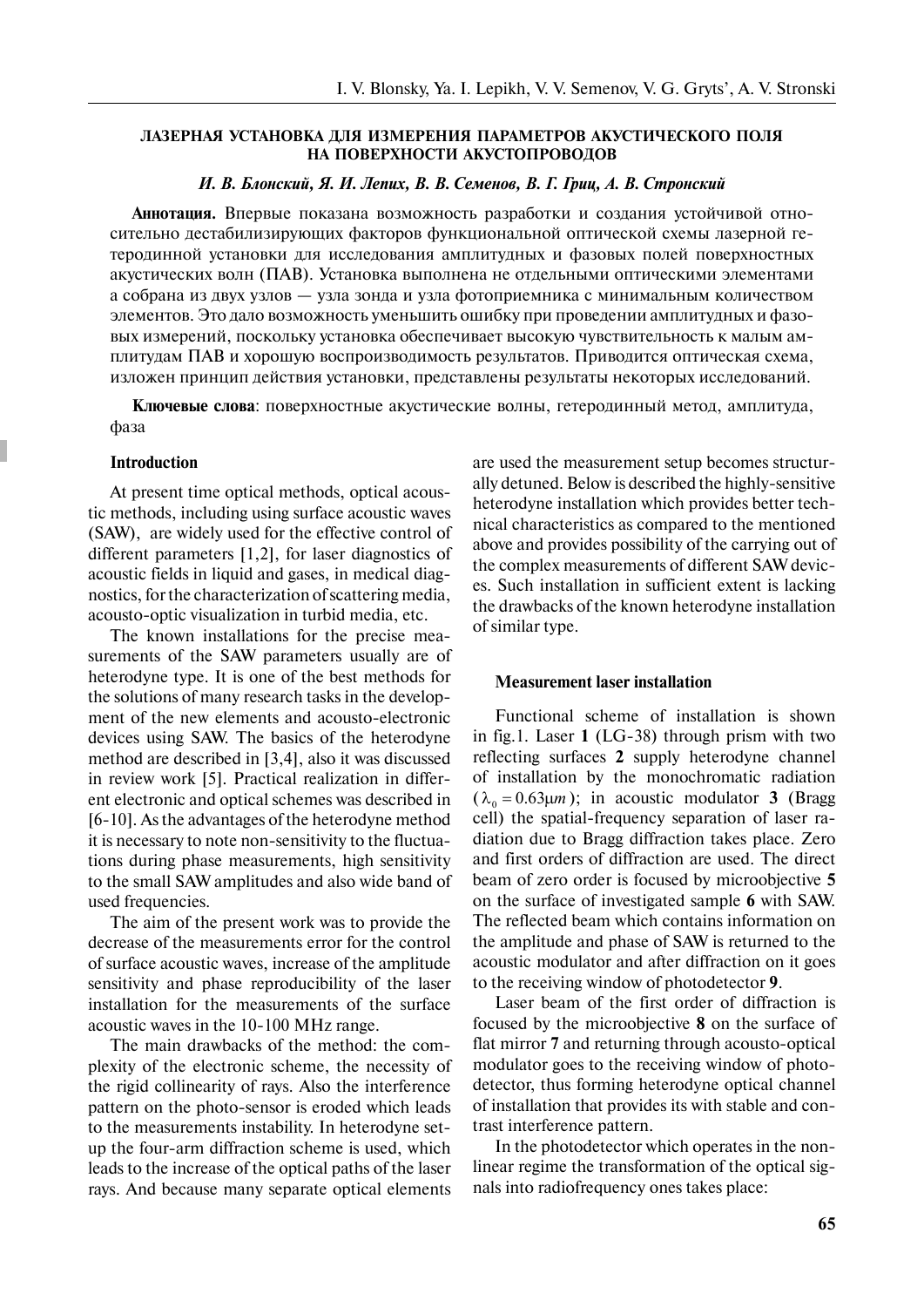$$
2f_B; \ \ 2f_B - f_C; \ \ 2f_B + f_C, \tag{1}
$$

where  $f<sub>B</sub>$  — frequency of the acoustic excitation of the Bragg cell and  $f_c$  — frequency of SAW. These signals contain information on the amplitude and phase of the SAW on the tested sample.

The change of SAW phase leads to sufficient requirements to the stability of the electrical lengths of the measurement and reference channels of installation. These requirements were satisfied by equalization of the channel optical lengths after acoustic modulator and design methods directed to their stabilization and minimization. Simultaneously by means of alignment of mirror **7** the collinearity of reference beam in direct and reverse directions was provided.



Fig. 1. Optical functional scheme of installation

Because diffraction angles are small the separation of the beams of zero and first orders of diffraction is provided in installation by the prism with two reflecting surfaces **4**. Such design measure sufficiently weakens the error influence of alignment of reflection elements on the accuracy of beams brining together in the receiving window of photodetector.

The described design of the scheme of optical probe enables to carry out investigations with the use of SAW in the wide frequency range. In the range of low frequencies the liquid Bragg cell is used in the optical setup of installation which operates on  $28 \pm 3$  MHz excitation frequency.

For the frequencies more than 60 MHz the solid state acousto-optic modulators are used.

For the precise alignment the cell is placed in alignment assembly. The criterium of the optimal alignment is the signal maximum at the output of photodetector (alignment limitations  $\pm 5^\circ$ ). Similar alignment assemblies also are present in probe channel mirror and in object table **10**, where the investigated sample is placed. The linear mechanical displacement of table is transformed into electric signal which is supplied at the input "X" of the recorder.

Information about amplitude and phase of SAW is separated by means of photodetector signals processing by the electronic unit which represents itself the two-channel superheterodyne receiver with joint for both channels cascade of automatic amplification control (AAC). In the receiving unit the two signals are processed:  $2f<sub>B</sub>$ . and  $2f<sub>B</sub> + f<sub>C</sub>$ . The peculiarity of the functional scheme is the use of the additional mixture in the second channel for the signal frequency lowering  $(2f<sub>B</sub> + f<sub>C</sub>)$  up to  $2f<sub>B</sub>$ frequency. and also application of the similar type amplifiers of the intermediate frequency (AIF) for the  $2 f<sub>B</sub>$  frequency in both channels.

Acoustic modulators with operation frequencies  $28 \pm 3$  MHz,  $60 \pm 3$  MHz,  $80 \pm 3$  MHz are used in installation; in accordance with the modulator frequency the respective AIF is installed in the receiving unit.

The out put signals of channels are reduced to the standard 465 kHz frequency by lowering frequency changers and respective heterodynes which are part of AIF set. These signals are supplied to the input of the standard phase meter FK2-12, which measures SAW phase. Signal of SAW amplitude represents itself the voltage change of AAC at the input of the receiving electron unit. Amplitude and phase profile SAW are registered by PDS -012 recorder (or PDP-4-002).

During measurements of amplitude and phase profiles the microobjectives were chosen in each separate case depending on the frequency range of the sample.

As the generator for the excitation of the SAW on the surface of the investigated sample **6** the generator G3-41 or G4-143 was used.

The presence of SAW from output oncoming pin converter was controlled by oscillograph S1-97.

The photoelectric multiplier FEU-28 and electronic unit 18ELU-FM were used as photoreceivers.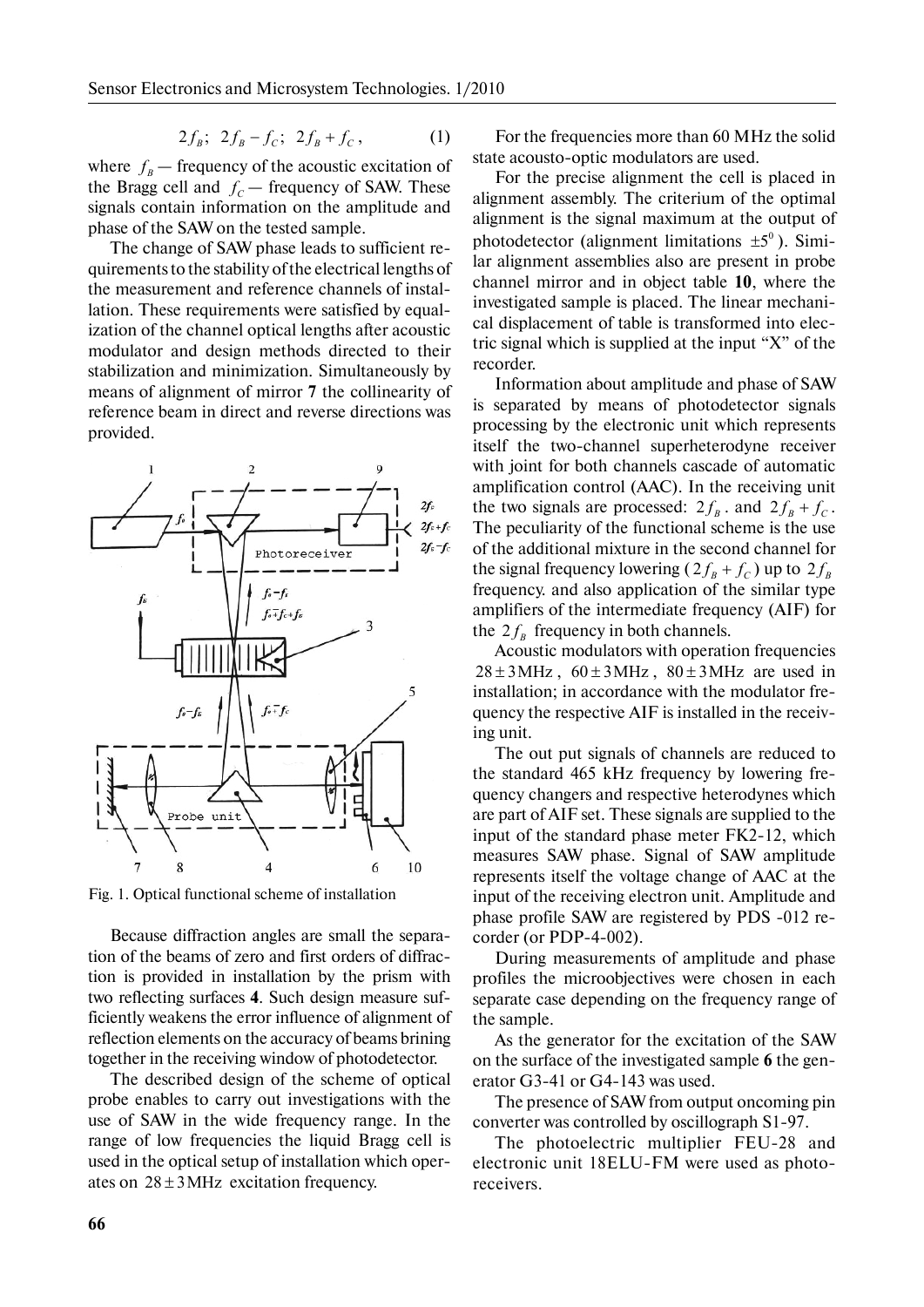The Bragg cell and solid state modulators were power supplied by following generators: G3-41, G3-19A and G4-143.

#### **Experiment**

In fig. 2 the SAW amplitude profile is presented as a example which was measured with the use of filter with 28MHz frequency at the distance 4mm from oncoming pin converter (OPC). In fig. 3 and 4 the SAW phase profiles are presented. They enable to determine the SAW wavelength and its propagation velocity along the sample. and also (characteristic for all samples) the slope of SAW phase front respective to the pins at the output of exciting OPC and phase difference even for the optimal scheme of bus within the aperture of receiving OPC.



Fig. 2. SAW amplitude distribution in the transverse cross-section of filter



Fig. 3. Phase distribution on the filter along the SAW propagation direction

#### **Conclusions**

The scientific novelty of such design of laser installation is that for the first time:

1). Functional optical scheme of laser installation was designed using two separate units (not in separate optical elements) probe unit and photoreceiver unit. This enables to improve the collinearity of the brought together rays and to remove minimal detuning on angle of the signal and probe rays of heterodyne.



Fig. 4. a) comparison of the phase profiles of radiating OPC at different points of contact bus (dotted and solid lines are denoting the respective profiles in figure); b) schemes of at cutting-in; c) ultrasound welding of OPC output

2) In optical scheme of the laser installation instead of single flat mirrors the two prisms with top angle 72*<sup>o</sup>* and two outside reflective surfaces are used and instead single lenses — microobjectives. The use of the prisms instead of mirrors enables to improve the design undetuning of the optical scheme. It is necessary to note that the angles between separate flat mirrors require tuning as during their assembly and well during operation of the device. By the use of microobjectives instead of lenses it was possible to eliminate aberrations and to improve focusing of laser radiation.

3) The use of the two prisms in the installation optical scheme enabled to obtain the short optical paths of the laser beams and these lead to the stability, reproducibility and measurement error reduction of the amplitude and phase measurements. La